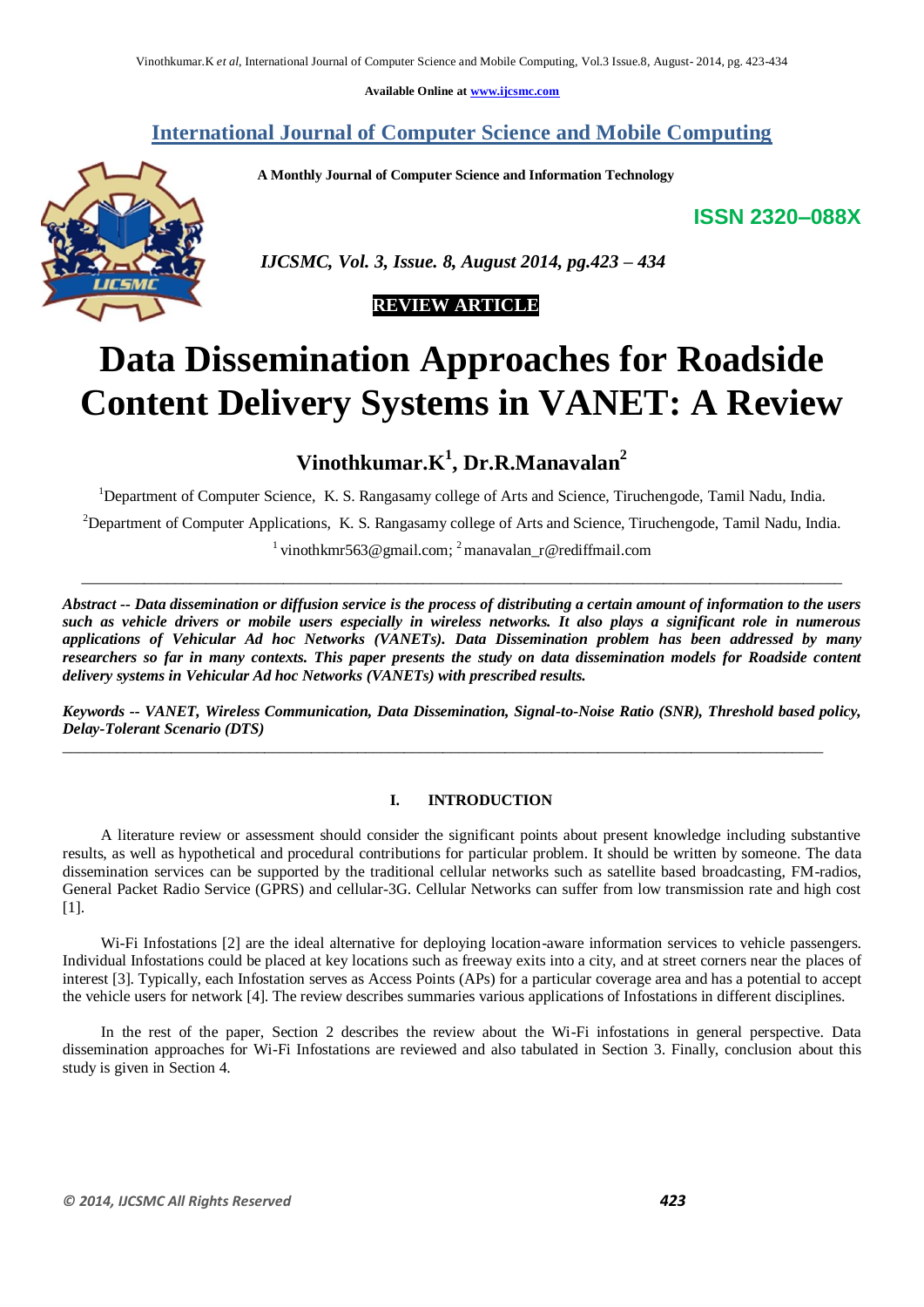## **II. Wi-Fi INFOSTATIONS - A REVIEW**

In 2000, Richard H. Frenkiel et al reviewed the major advantages and some constraints that are faced by the Mobile Infostations Network. The constraints of wireless data systems were cleared by using an architecture called Infostations, which maximize the capacity of wireless data system thereby reduce the cost of the services in one dimensional system model also it maximizes the capacity and minimizes the message delay in two-dimensional system model. On the other hand, Infostation Networks have some issues associated with the coexistence of Infostations with other systems which are derived from unpredictable nature of the connection among the terminals [5].

In 2002, Dave Cavalcanti et al proposed Wireless data Communication system based on the every time everywhere model. The Water filling communication theory is also used to increase capacity and coverage, reduce the packet delay. In the model, information is available simultaneously for the vehicles at different places. Results showed the improvement in capacity, coverage and the amount of information transmitted while using a one dimensional model [6].

In 2003, Tara Small et al proposed Shared Wireless Infostation Model (SWIM) to solve capacity-delay tradeoff practical problem of Wireless ad hoc networks by increasing the storage requirements. A Biological Information Acquisition System is used to demonstrate this model. The parameters named as Time steps  $(t)$ , Cumulative distribution Function F  $(t)$ , Number of data deliveries, Direction Vector are used to evaluate SWIM. The result revealed that SWIM significantly decreases average delays and are well-suited for delay-tolerant applications [7].

In 2004, Bazil Taha Ahmed et al proposed a General two-slope Propagation Model for Cigar-Shaped W-CDMA Infostations in Rural Highway Zones. The throughput of the system is computed by Lognormal Shadowing Technique and the expected value of Signal to Noise Ratio is also determined. The Parameters Break point distance, Separation distance, number of users and the Bit Rate were used to analyze the performance of W-CDMA. Results reveal that Bit-Rate reduction provides extensions in the Infostation's Coverage area. After this process, more number of Vehicles can access the content from Infostations very easily [8].

In 2008, Rezwana Karim has done Comparative study of different systems such as VANET, 3G and Infostations for distributing data in vehicular network. The study revealed that the design of Infostation Network with higher bandwidth is required for Vehicular Network in Wireless Communication [9].

In 2008, Bazil Taha Ahmed et al analyzed the performance of Single, Double and Triple Frequencies Infostation Networks based on the Two-slope propagation loss model which is used to calculate the Statistics of the Signal-to-Noise and also the Signal-to-Interference Ratio of Infostation Network. From the experiment, the effect of the first-slope parameters (s1 and r1) is lower than the effect of the second-slope parameters (s2 and r2) and also the Triple frequencies network has a higher effective range (814m) than the single frequency network (319m) [10].

In 2011, Dave Cavalcanti et al evaluated the capacity of the infostations using Quicking theory Based One-Dimensional Model. In this study, the mechanisms which affect the capacity of Infostations Network such as frequency reuse aspect, modulation schemes are completely analyzed and evaluated. The computational results showed that the proposed model achieves high throughput and less delay time while a reduced coverage (Smaller Cluster size N=1) and higher-level modulation are used [11]. The finding of the above Literature is listed in Table 1.

| <b>PROPOSED</b><br><b>APPROACH</b> |                 | <b>APPLICATION(S)</b>     | <b>AUTHOR</b>  | YEAR | <b>RESULT</b>                             |
|------------------------------------|-----------------|---------------------------|----------------|------|-------------------------------------------|
| Modified                           | Mobile          | Fixed<br>Infostation      | Dave           | 2002 | Throughput is improved from 69% to        |
| Infostation                        | (MMI)           | <b>System Network</b>     | Cavalcanti     |      | 72% while increasing the distance         |
| System                             |                 |                           | et al          |      | between Mobile User (MU) and Mobile       |
| [6]                                |                 |                           |                |      | Infostations (MI).                        |
| Shared                             | <b>Wireless</b> | Infostations in different | Tara Small and | 2003 | Latency is reduced from 70% - 65%         |
| Infostation                        | Model           | points within a<br>key    | Zygmunt        |      | and the response time is improved by      |
| (SWIM)                             |                 | University Campus.        | J.Hoas         |      | increasing<br>the<br>number<br>of<br>data |
| $[7]$                              |                 |                           |                |      | deliveries.                               |

#### TABLE I: STUDY OF Wi-Fi INFOSTATIONS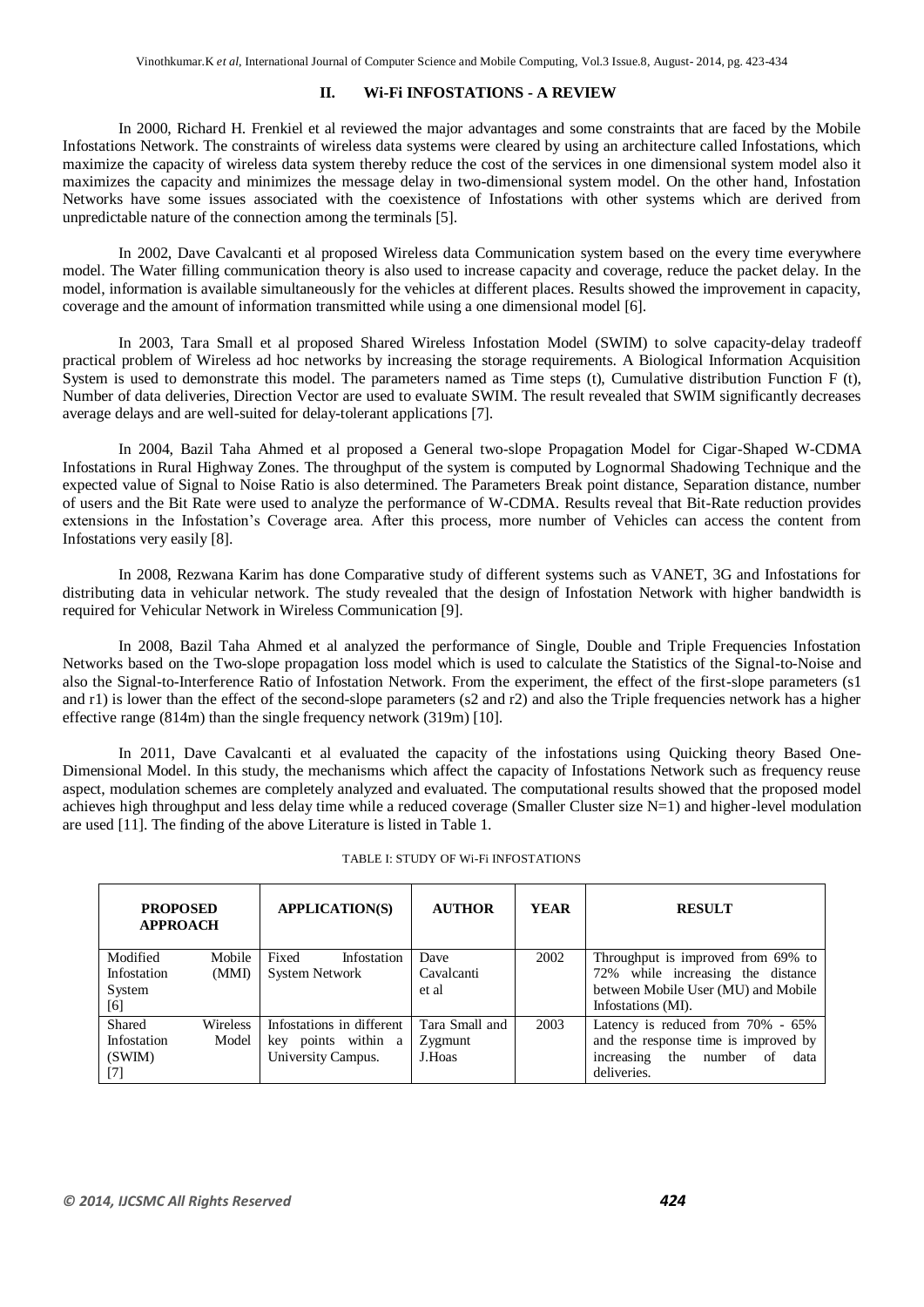| General      | Two-Slope   W-CDMA |                                    | Rural | Bazil | Taha | 2004 | Performance of the Infostation is   |
|--------------|--------------------|------------------------------------|-------|-------|------|------|-------------------------------------|
| Propagation  |                    | Model highway Cigar Shaped   Ahmed |       |       |      |      | degraded from $80\%$ - 72% when the |
| (GTSP Model) |                    | Infostations                       |       | et al |      |      | distance is increased from 300m to  |
| [8]          |                    |                                    |       |       |      |      | 400m.                               |

### **III. DATA DISSEMINATION APPROACHES FOR WI-Fi INFOSTATIONS - A REVIEW**

In 1999, An Intelligent transmission protocol called WINMAC is proposed by Gang Wu et al for Infostations in order to handle channel allocation and access, adaptive transmission rate adjustment and retransmissions of packets. It utilizes TDMA/TDD channel structure and Rate Switching Algorithm (RSA) for data dissemination. The parameters such as time slots and three transmission rates (250 kbps, 1mbps and 2mbps) were used to evaluate the model. The Results revealed that it provides better data dissemination when compared to others [12].

In 2003, Wing Ho Yuen et al proposed the data diversity technique to solve the issue of noncooperation between nodes in the context of content distribution in mobile Infostation Networks. In wireless communications, data diversity refers to the exploitation of variations in the signal strength over spatial, time, frequency domains due to multipath fading. Results pointed out that content dissemination with data diversity is more efficient in terms of the parameters throughput and fairness [13].

In 2003, Wing Ho Yuen et al proposed an alternative user strategy to rectify the issue of noncooperation among vehicles and also to increase the delivery rate of file dissemination in highway Mobile Infostation Networks [14]. It requires the absolute minimal cooperation among vehicle users in the form of Social Contract Communication. This functionality increases the performance of the Highway Mobile Infostation Networks than user strategy. The performance of the model is evaluated by using the parameters Node density, Vehicle Mobility, and the number of disseminated files and compared to existing user strategy. Results clearly revealed that Alternative User Strategy improved the performance and working capacity of Highway Mobile Infostation Networks than old user strategy.

In 2003, Wing Ho Yuen et al evaluated four transmission strategies named as a non-adaptive strategy, a random node in range strategy, a closest node in range strategy and the closest node strategy for the Mobile Infostation Networks. Transmission rate is computed by using the parameter Signal to Inference Ratio (SIR) to evaluate the performance of these strategies. Random node in range strategy and closest node in range strategies were operated based on Rate Adaptation Transmissions. Closest node in range strategy selected the closest node strategy to choose the best data dissemination channel for Infostations. While comparing the non-adaptive strategy with all other strategies, results show that non-adaptive strategy provides superior performance than the others [15].

In 2004, Furuzan Atay and Christopher Rose implemented Threshold based policies to study the performance of Mobile Infostation Networks. These policies are the best for infostation network studies and also implemented as a distributed and scalable protocol. Average packet delay and throughput are used to analyze the threshold based policy and resorted to network simulations for evaluation. The results revealed that threshold based policies remarkably increased the throughput per node or vehicle even though in the increased pattern of delay [16].

In 2004, A.A.Bertossi et al considered several On-line approximation algorithms for the server allocation with bounded simultaneous requests arising in isolated Infostations. Each request is characterized by a bandwidth rate. For the simultaneous requests, the sum of bandwidth is assigned to the server at the same time for efficient content delivery. On-line approximation algorithms with generalization techniques provide constant solutions for the server allocation problem [17].

In 2006, Helal Chowdhury and Juha-Pekka Makela proposed a mathematical framework called two throughputdistance relationship models to compute the statistics such as the average throughput and transferred information while a mobile user crossing the coverage area of the Infostation. The performance of the model is analyzed using WLAN Standards IEEE 802.11b and IEEE 802.11g. The numerical results showed that the travelling angle as well as the underlying technology used in Infostation is the impact of increasing average throughput and performance [18].

In 2006, Gowri Rajappan et al proposed Mobile Infostation Network Technology (MINT) which is a collection of an Adaptive physical layer, Idea of super user, the high-throughput physical (PHY) layer and Medium Access Control (MAC) layer technologies for Infostation Networks. Among them an adaptive physical layer determines power levels with different modulation schemes and idea of super user allows preferential use of high data rate link and the high throughput layer technologies allow priority based bandwidth allocation scheme. The parameters signal to noise ratio, capacity in bps/Hz,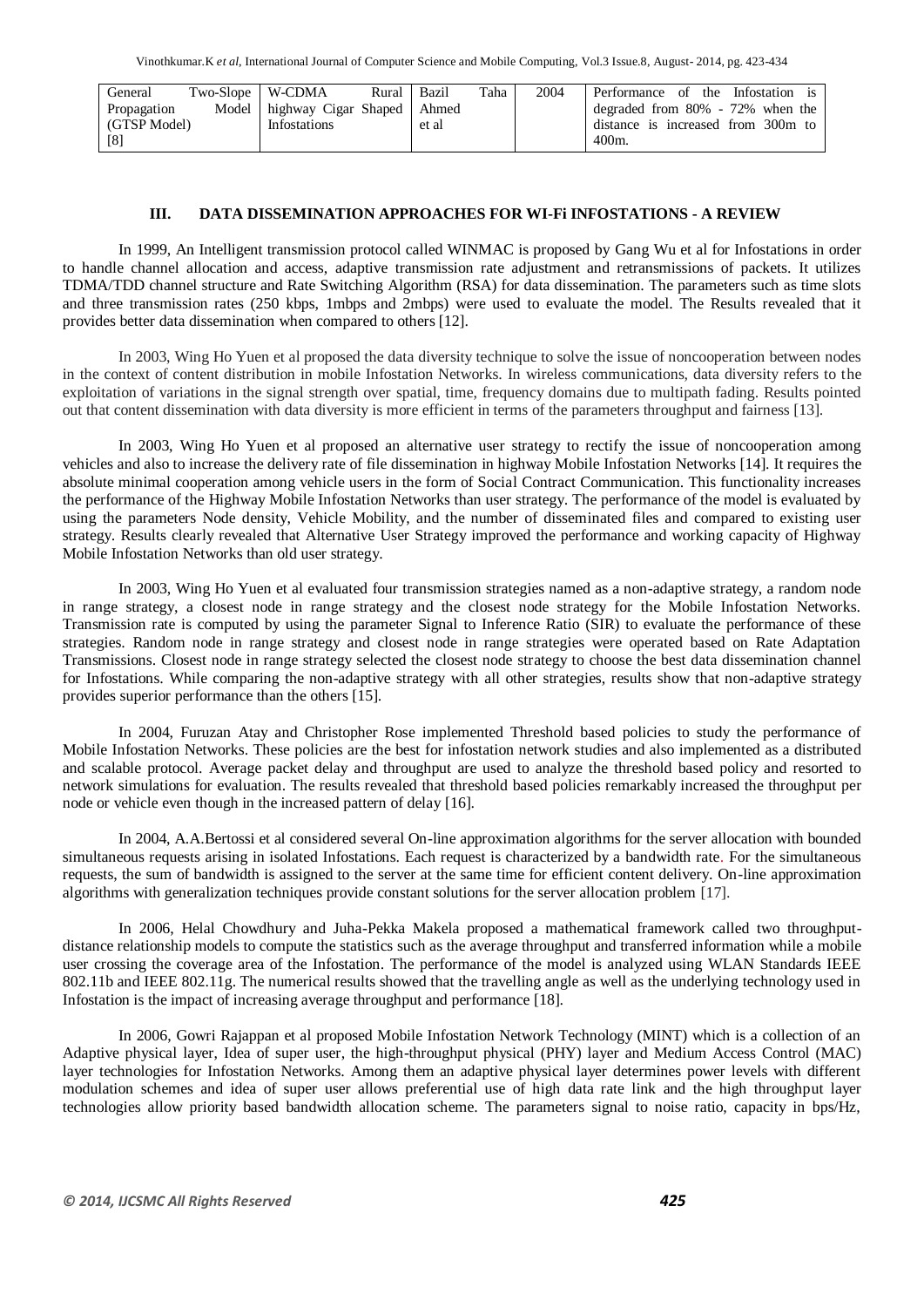Vinothkumar.K *et al*, International Journal of Computer Science and Mobile Computing, Vol.3 Issue.8, August- 2014, pg. 423-434

throughput level and number of users are used to access the model. The results revealed that MINT achieved high capacity and better performance in mobile infostation networks compared to existing methods [19].

 An Infostation Network Based on Multi-Agent System was proposed by Ivan Ganchav et al, in May 2007 to Provide Wireless mServices for mobile users at different Key points around University Campus. The number of Wireless Communication standards such as IEEE 802.11 WLAN (Wi-Fi), IEEE 802.15 WPAN (Bluetooth) and IEEE 802.16 WMAN (WIMAX) are utilized for building the system to deliver mobile services to mobile Users. It satisfies the request of users even though in out of coverage. It effectively provides high data dissemination rate for the intermittent Coverage of Infostations. The service "Private Chat across an Infostation" is analyzed by using both thin-agent and the thick agent approaches. Among these two approaches, thick agent approach is not acceptable since the infostation is overloaded and overhead of communication [20].

In 2007, Ilias Leontiadis et al proposed an opportunistic event dissemination protocol for Vehicular Networks. The Opportunistic cache and replay mechanisms are used to deliver the notifications to new subscribers in the area of throughout of the publication interval. It was simulated using realistic Vehicular Traces and results are compared to standard epidemic protocol in terms of message delivery to measure overhead and delivery in various scenarios [21].

In 2008, Laura Galluccio et al proposed Energy efficient protocols to design efficient infostation systems for rural areas to improve the data dissemination process. These protocols have the functionalities to decrease the cost of the devices and also increase the energy Infostation. The main goal of them is to reduce the cost of the devices as well as increase the energy of the rural infostation systems. The parameters Maximum probability of neighbor communication success P (max), Power consumption constraint c\* and Time variations TCycle are used to evaluate the method. The results clearly showed that the designer of energy efficient rural infostations is better when compared to generic wireless mobile networks [22].

 In 2008, Ivan Ganchev et al presented an Infostations based multi agent system for facilitating a car parking locator service provision within University Campus [33]. A multi agent approach was adopted as the most suitable approach to structure the systems. In order to facilitate flexible and adaptable service provision, Intelligent Agents reside within each of the three tiers system Architecture. This service allows registered mobile users to gain information regarding available parking spaces in the University campus and reserve best suits for them while entering the campus [23].

In 2008, Stanimir Stoyanov et al proposed a Distributed eLearning Centre (DeLC) approach to develop Infostation-Based eLearning architectures for distance education. It has three levels of architectures named as eLearning Service Level, Scenarios Model Level, and Agent & Service Level and adopts the ideas suggested in the MDA (Model Driven Architecture) Specification under OMG (Object Management Group) certification. The resultant Infostation-Based Network architecture provides mobile access to electronic services (eServices) and electronic content (eContent) for users equipped with mobile wireless devices via a set of Infostations deployed in key points around a University Campus [24].

In 2009, Mohsen Sardari et al proposed Rate Less Codes scheme for collaborative content distribution from Roadside Units to Vehicular Networks. In this scheme, the vehicles on the road are divided into two groups of collector and carrier nodes per source. The collector nodes have the opportunity to recover the source message from a large distance. Parameters such as Decoding Distance and Deployment Capacity are also introduced for performance evaluation. The effect of finite buffer constraint in the dissemination problem in a VANET is the first study [25].

In 2009, S.Stoyanov et al proposed an agent oriented Middleware architecture to support the context of aware mobile eLearning services for a distributed Infostation based network in the University Campus. It works based on the two categories named as Agents which are suitable for examining the dynamic changes and Services which are used for the realization of business functionality. These agents are implemented in the JADE framework using the possibilities for Wi-Fi and Bluetooth Communications. To evaluate middleware architecture, Proog-of-Concept testbed environment is used for various service applications in different scenarios. The result revealed that agent oriented middleware architecture is very useful for Infostations to provide eLearning services than others [26].

In August 2009, Wing Ho Yuen et al proposed the Opportunistic Cooperation (OC) process to rectify the issue of noncooperation among nodes in the context of content distribution in mobile Infostation Networks. All nodes have a common interest of receiving particular files (K) which are cached in the Infostations with the absolute minimal cooperation among users to increase the rate of file dissemination. The OC process selects the diversity techniques called as data and multiuser diversities to evaluate the Opportunistic Cooperation in Mobile Infostation Networks by using the parameters capacity, time, transmit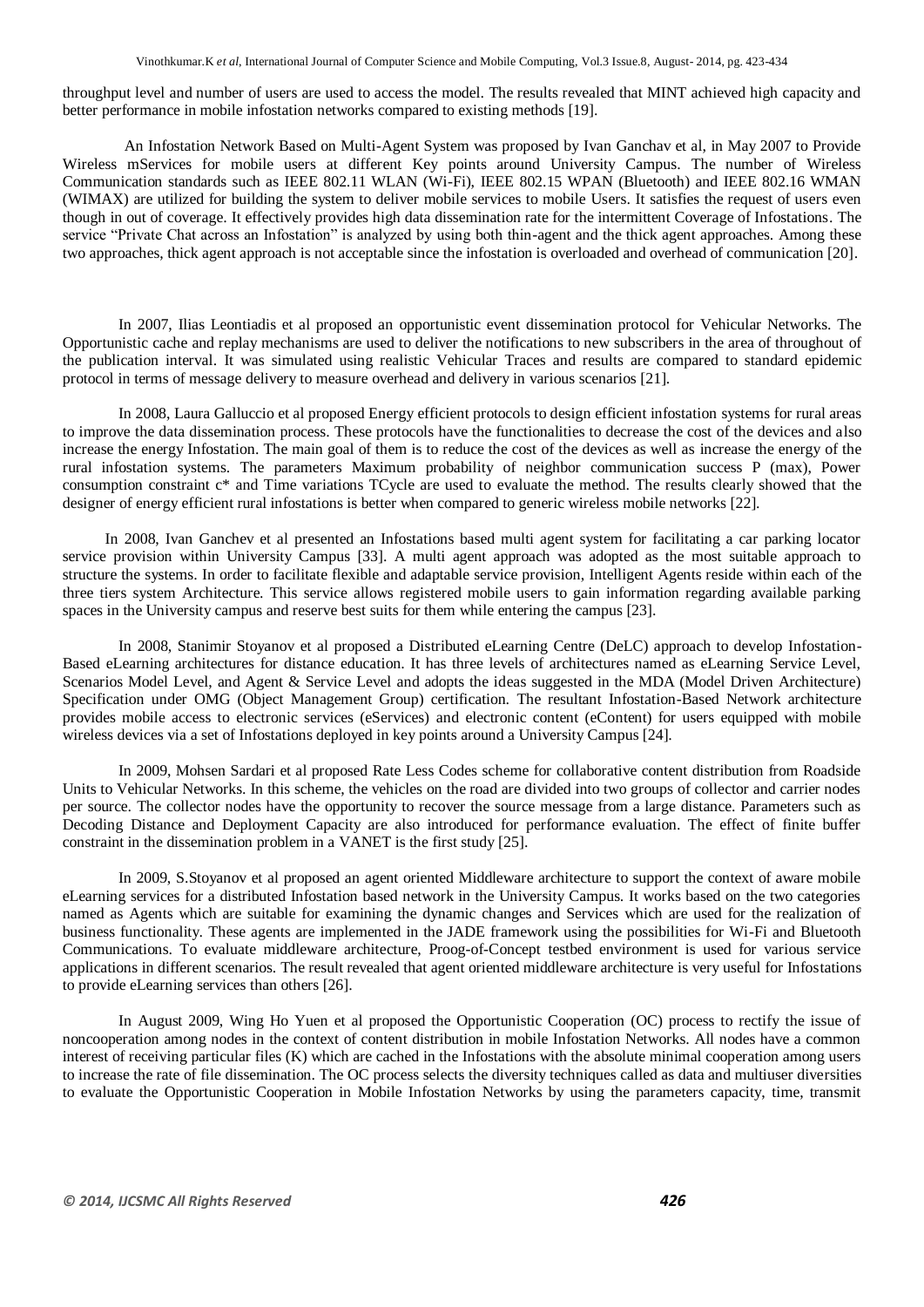range. Simulation results showed that the issue of non cooperation in Mobile Infostation Networks is significantly solved by OC process [27].

In 2009, Liang Hao et al proposed a cross-layer resource allocation scheme for efficient message dissemination in Rural Infostation Systems. By tuning the network layer resource allocation parameter *p* and the link layer resource allocation parameters *NR* and *βU*, the performance requirements for direct transmission services of relay nodes can be guaranteed. The performance of message dissemination service is also improved properly by choosing the resource allocation parameters. The efficiency of the proposed scheme is evaluated and validated by simulations environment [28].

In 2010, Stanimir Stoyanov et al proposed two Formal Models (Static Model, Dynamic Model) for solving the problem of optimal resources deployment in Infostation Network with the minimum overhead and less computation time to satisfy user requests for resources. These models are based on an adaptation of the Overlay-Graph Model which has been used for searching of computer program structures with optimal time behavior. Some initial ideas are discussed by using these models for solving the problem of optimal deployment of resources. The number of RG-Graphs and two Optimization techniques were used to search and allocate resources for the individual nodes in the Infostation Network. Among them Global Optimization Technique with Dynamic Model generate the best result compared to others [29].

In 2010, Hao Liang and Weihua Zhuang proposed a two-level (Network level, Packet level) Co-operative data dissemination approach for Roadside Wireless Infostations. The approach efficiently allocates the available resources of the Roadside Infostations to the vehicles by processing its network level data dissemination service. Packet level cooperation service is used in the model to increase the data dissemination of Roadside Infostations. Among them, network level cooperation service achieved the best data dissemination service in terms of the parameters time interval and the number of packets. Simulation results showed that the two level approaches improved the throughput of roadside Infostations than Single level approach [30].

In 2010, V.kone, et al introduced two analytical data dissemination models (push model, pull model) for examining the density of Infostations in highway scenario [10]. These models deal with the understanding of high level trends for infostations density and the impact of content settings. The Mathematical parameters such as Penetration Ratio and Lifetime have been used to evaluate the Models. Final Results support the hypothesis of vehicle to vehicle distribution based on intermittent connectivity in the infostations. And also showed that Push Model yield the best result compared to others in terms of Parameters [31].

In 2010, Laura Galluccio et al proposed an analytical framework for characterization of stability conditions of Infostation systems. It depends on diffusion theory. The upload and collection process of data which is generated by moving vehicle node in remote area. Results revealed that analytical framework is more useful to design a stable Infostation Network compared to others in communication Paradigms [32].

In 2011, Yifan Li et al proposed a Distributed Hierarchical cooperation formation algorithm for recovering the improper cooperation between Access Points (APs) and Mobile Users (MUs) in Mobile Infostation Networks. The merge and split mechanisms are used in the model to achieve the stable hierarchical cooperation among APs and MUs. The method is investigated using different system parameters such as Mobile Users (MU), Access Points (AP), and Expected Payoff to prove the effectiveness of the proposed algorithm [33].

In 2011, Marcel C. Castro et al proposed a Delay-Tolerant Scenario (DTS) for file sharing applications in rural area Infostations. An opportunistic approach is exploited in the scenario. In order to support communications, two peer-to-peer (P2P) schemes (Bamboo, Georoy) are merged to prove their applicability and usefulness of a DTN scenario. Replication of resources is used to improve the lookup performance and the network can be dynamically connected with the help of a Data Mule. Simulation results showed the suitability of the schemes and allowed for deriving interesting design guidelines to provide the effectiveness of file sharing applications in Rural Area Infostations efficiently than others [34].

In 2011, Stanimir Stoyanov proposed a Software Development Approach to develop Context-Awareness Provision of m-Learning Systems for Wireless Infostation Networks. Based on the ideas suggested by the Model Driven Architecture (MDA) under Object Management Group (OMG) Certification, the middleware is developed to achieve Context Awareness. So, it aims at the development of a Service-Oriented and Agent Based architecture which are the two types of Infostation's Middleware Architecture. It is implemented in JADE framework. Iteratively, It has been examined and tested in Simulation Environment. The Simulation results revealed that the proposed approach showed better performance improvement in the development of mLearning Systems [35].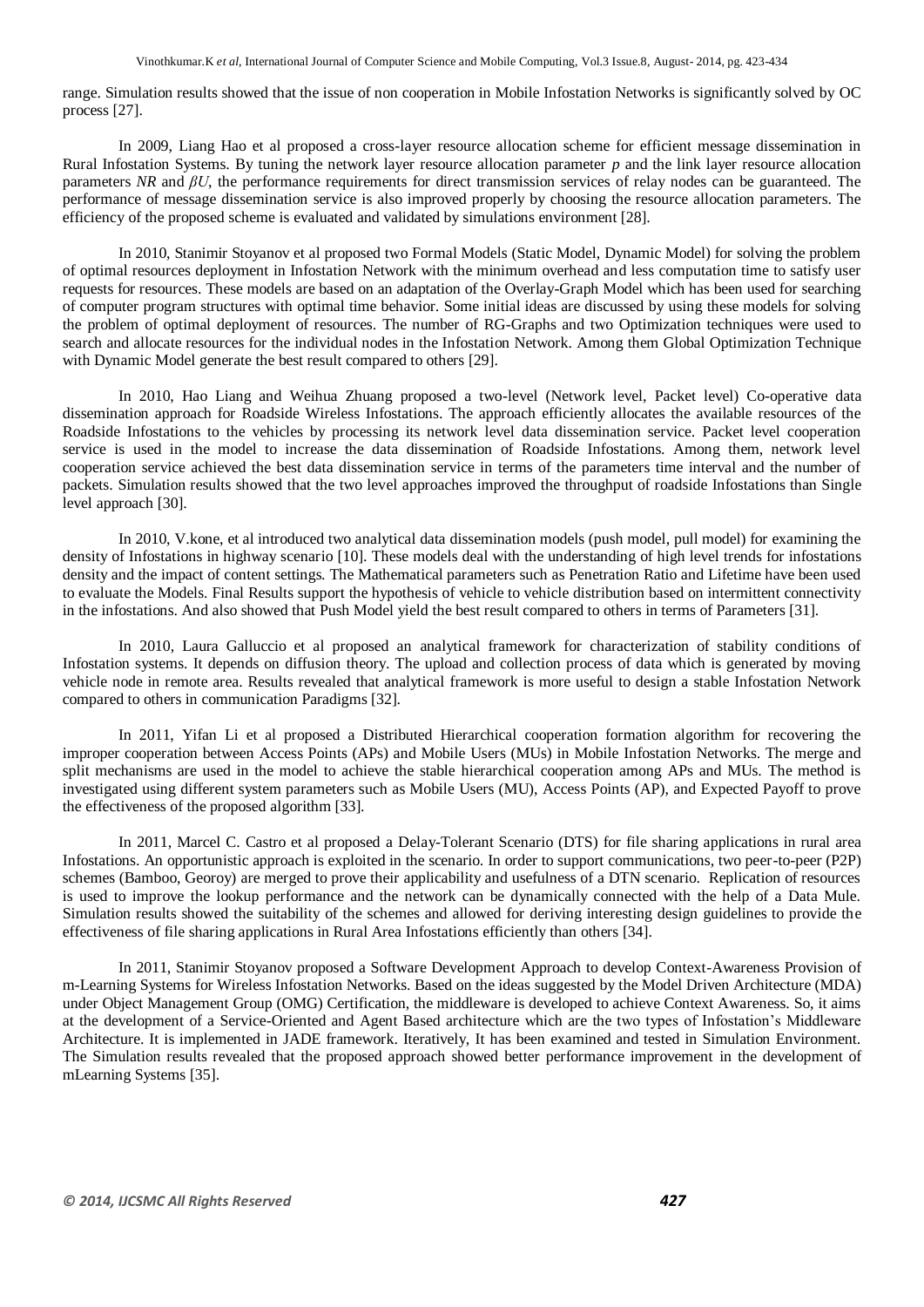In 2012, Uche A.K.Chude okonkwo proposed geometrical-based method for the characterization of Ultra-wide-Band Infostation in Time scale domain. The carrier frequency independent method is used for computing wideband channel responses. It was compared to Doppler shift method based on the parameter time-variation in the channel. The Model yields a more reliable measure of frequency dispersion than Doppler shift in the UWB infostation channel. Results showed that the frequency dispersion of the channel depends on the frequency but not on the bandwidth whereas time dispersion depends on Bandwidth but not on the frequency. The estimation of the frequency offset using time-scale domain wideband model is more accurate than frequency offset estimated by narrowband models [36].

In 2012, Zhan lin Ji et al proposed an intelligent, light-weight, and distributed Java platform based Spring-like framework for the provision of mobile services (mServices) to the Infostation-Based mLearnig environment. The Integration of JADE and DROOLS platforms help the system to work in a distributed and more intelligent manner. It is the benefit of being independent on any JAR file and also particularly suited to resource limited mobile application design compared to spring. When compared to traditional teaching and learning strategies, it can also offer more holistic learning experience [37].

In 2012, Hao Liang et al proposed an Online Resource Allocation (ORA) algorithm to solve an optimal resource allocation problem for on-demand data delivery in high speed trains of cellular/infostation integrated networks. It was demonstrated that the proposed resource allocation algorithm improved the total reward of delivered services over the existing approaches such as FIFO, EDF and RAPID. The performance of the proposed algorithm is evaluated based on a real high-speed train schedule. Compared to other approaches, the proposed algorithm can significantly improve the quality of on-demand data service provisioning over the trip of a train [38].

In 2013, Abdulmalik Alhammad et al proposed a Context-Aware on-street Parking System which combines the concept of context-awareness and an Infostations (IS) for locating and reserving space in parking zone. Three tier parking system is designed to capture VANET architecture whereas wireless DSRC protocol used for communication among different vehicles. Vehicles can request and reserve preferred parking space using wireless capabilities which are still moving. Totally, it is very useful to overcome unawareness of drivers who didn't know the available parking zones and related parking policies [39].

In 2013, Vinod Kone et al proposed Starfish Data Scavenging Protocol with Unicast and Broadcast infostations for disseminating Location Aware Content to Mobile Users on the move. In the experiments, Round Robin and Signal Strength Ratio (SNR) scheduling Algorithms are used for testing the Unicast data dissemination process whereas Broadcast Data Rates 6, 12 and 24 Mbps and also different modulation schemes are used such as BPSK, QPSK, and 16-QAM are used to test the Broadcast Data Dissemination process. From the experiments, it is proved that Data Scavenging Protocol is much better than others [40].

In 2013, Yifan Li et al proposed a Hierarchical Cooperation Formation Model for downlink data transmission to achieve high Performance in Mobile Infostation Networks. It has two levels of Cooperation namely the upper-level cooperation which makes use of the infostation communication paradigm and lower-level cooperation which utilizes the communication among mobile users. These levels of Cooperation work to obtain Stable Cooperation Structure for both infostations and Mobile Users. Mobile Users (M) is assigned to N Infostations. Parameters Payoff  $\mu_m$ , Mobile Users  $M\mu_m$  and Cooperation Level are used to calculate the Cooperation among the mobile users. The effectiveness of the HCF Model is investigated using the parameter throughput [41].

In 2013, Wing Ho Yuen et al evaluated the effect of vehicle or node mobility in highway mobile Infostations Networks by considering two traffic scenarios (forward and reverse) with constant moving of nodes in each highway segment. The performance of these two scenarios are analyzed in different speed using parameters like expected number of connections, node mobility, transmit range (r), and connection time limit (c). The experimental results clearly revealed that the expected fraction of connection time or expected number of connections in Queuing Terminology is independent of the observer node speed in reverse traffic. In forward traffic, the fraction of connection time is increased with an observer speed that improved the performance of the Mobile Infostation Network [42].

In March 2014, Julian.P et al proposed a Routing Algorithm, Nano Ad hoc On-demand Distance Vector (NAODV), which is the integration of AODV Routing Algorithm and Nanotechnology used to improve the dissemination throughput, Routing protocol performance and reduce the packet delay of the Infostation Networks. The Infostations collect the Information coming from nanomachines and take decision for an appropriate action in Routing through AODV Routing tables and also act as a buffer in storing the data packets. The TN (Transmitter Nano) and RN (Receiver Nano) are used for sending and receiving data in Infostation Network. The performance of the Algorithm was tested in simulation using NS 2 and their communication costs also measured. Nano-AODV (NAODV) Algorithm is better than AODV protocol in terms of throughput [43].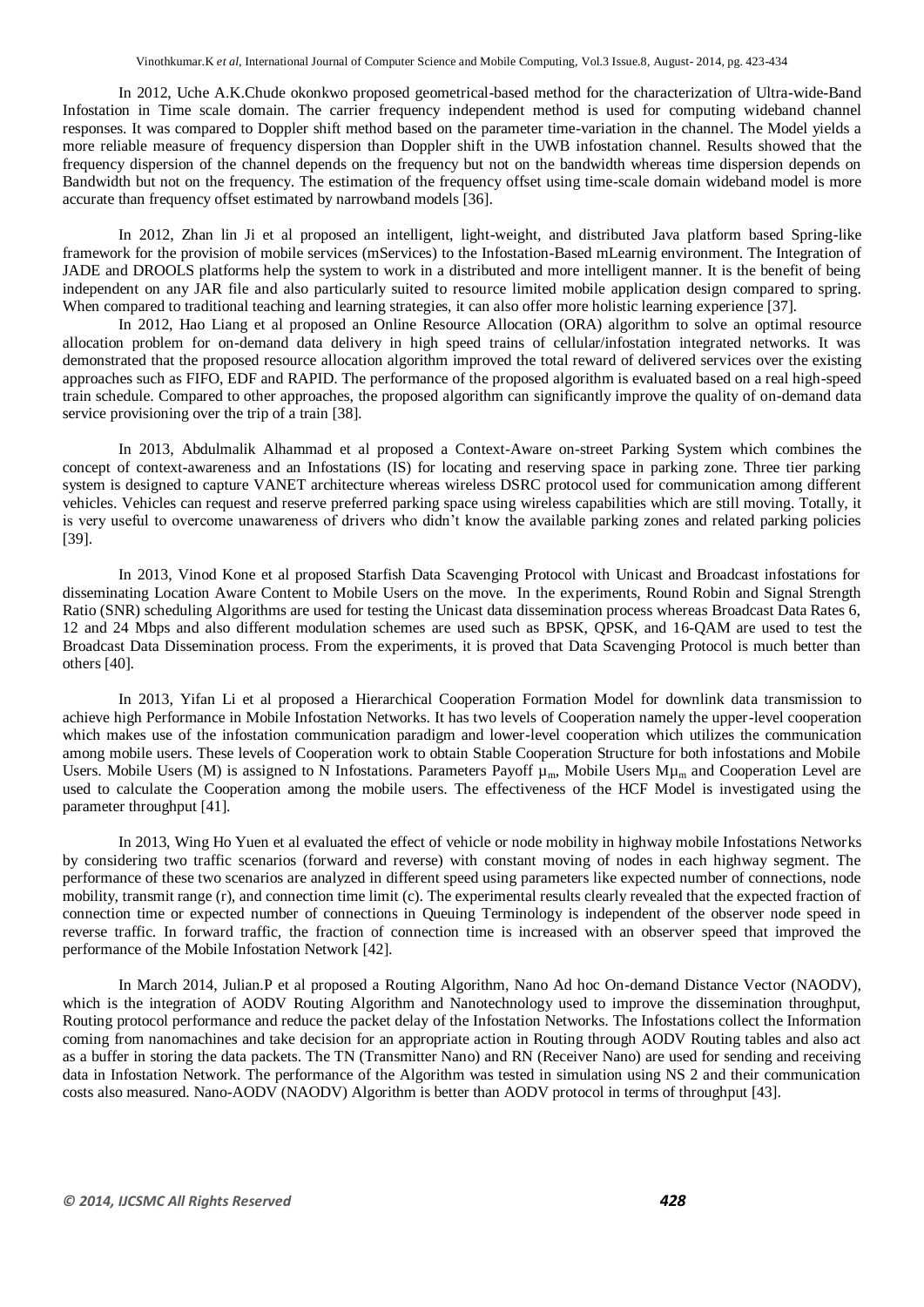In 2014, T.Ganesan and Dr.N.Rajkumar proposed Enhanced Nano Ad hoc On demand Distance Vector (ENAODV) Protocol which is integration of the Clustering Technique and NAODV protocol. In MANET, Nanotechnology is constituted by using two kinds of nano mechanisms for sending and receiving data in Infostations. In E-NAODV routing protocol, the clustering tree is used in which a cluster head collects data from mobile nodes and sends the data to the sink node after the data aggregation process is over. Compared with optimized model, the enhanced model reduces overall communication costs and energy consumption and behaves well in various aspects in the same simulation Scenario [44]. Summarization of the study about Data dissemination in Infostations is tabulated in Table 2.

#### TABLE II: STUDY OF DATA DISSEMINATION APPROACHES FOR WI-Fi INFOSTATIONS

| <b>Proposed Method</b>                                                              | <b>Application</b>                                                          | <b>Author</b>                               | Year | <b>Result</b>                                                                                                                                                                            |
|-------------------------------------------------------------------------------------|-----------------------------------------------------------------------------|---------------------------------------------|------|------------------------------------------------------------------------------------------------------------------------------------------------------------------------------------------|
| <b>WINMAC</b><br>Transmission<br>Protocol<br>$\lceil 12 \rceil$                     | Terminals in Infostation<br>systems                                         | Gang Wu et al                               | 1999 | Throughput is improved from 26% to 50%<br>by increasing data rate from high rate to<br>hyper rate.                                                                                       |
| Data Diversity<br>Technique in Random<br>Strategy<br>$[13]$                         | <b>Mobile Infostation Networks</b>                                          | Wing Ho Yuen<br>Et al                       | 2003 | For Greedy Strategy E [Ti] = 50 $\mu$ s,<br>Throughput $= 0.70$ .<br>For Random Strategy E [Ti] = 25 $\mu$ s,<br>Throughput $= 0.81$ .                                                   |
| Alternative user Strategy<br>Sophisticated<br>and<br>Mobility Model<br>$[14]$       | cooperative<br>Highway<br>Non<br><b>Mobile Infostations Networks</b>        | Wing Ho Yuen et al                          | 2003 | Data dissemination throughput is increased<br>from 72% to 78% by increasing the number<br>of files of interest to all users                                                              |
| <b>Threshold Based Policies</b><br>[16]                                             | Mobile Infostation Networks                                                 | Furuzan Atay and<br><b>Christopher Rose</b> | 2004 | Under light load, Packet Delay is 30%<br>minimized. So the Throughput is 15%<br>increased.<br>Under heavy load, Packet Delay is 20%<br>minimized. So the Throughput is 10%<br>increased. |
| Several<br>Online<br>Approximation<br>Algorithms<br>$[17]$                          | Wireless Infostations Network.                                              | A.A.Bertossi et al                          | 2004 | Provide different solutions for lot of Servers<br>Allocation in Infostations by the factor of 2-<br>4 to minimize the overall completion time<br>for all the requests.                   |
| Throughput<br>Distance<br>Relationship<br>Mathematical Framework<br>Model<br>$[18]$ | <b>Trans</b><br>mission<br>Range<br>of<br>an<br><b>Infostation Networks</b> | Helal Chowdhary et<br>al                    | 2006 | Throughput is improved to 82%<br>by<br>increasing the amount of information and the<br>Velocity of User.                                                                                 |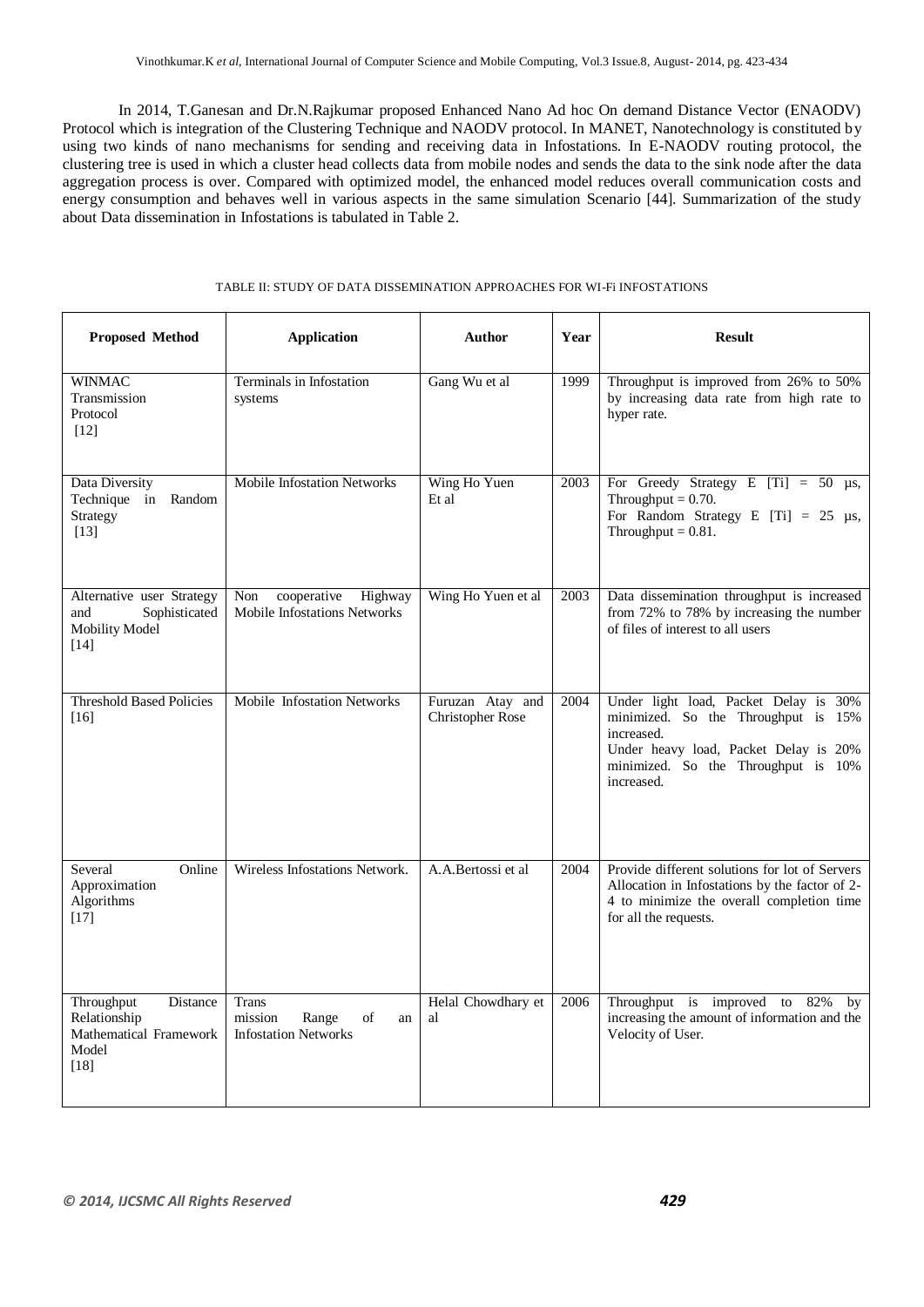| Mobile<br>Infostation<br><b>Network</b><br>Technology<br>(MINT)<br>$[19]$ | Mobile Infostation Networks                              | Gowri Rajappan<br>et al                 | 2006 | In the single user case, MINT has less MAC<br>overhead than IEEE 802.11n and so<br>outperforms it. For more users the MINT<br>MAC outperforms IEEE 802.11n due to<br>multiuser gain. So, MINT MAC provides<br>good data dissemination throughput than<br>IEEE 802.11n. |
|---------------------------------------------------------------------------|----------------------------------------------------------|-----------------------------------------|------|------------------------------------------------------------------------------------------------------------------------------------------------------------------------------------------------------------------------------------------------------------------------|
| Infostation Based Multi<br><b>Agent Approach</b><br>$[20]$                | Infostations<br>for<br>University<br>Campus              | Ivan Ganchev                            | 2007 | According to the data delivery rate, Proposed<br>approach achieves totally<br>$80 - 85\%$ Data<br>dissemination throughput which is 20% high<br>when compared with existing approach.                                                                                  |
| Opportunistic<br>Event<br><b>Dissemination Protocol</b><br>[21]           | Infostations<br>Based Vehicular<br><b>Networks</b>       | Ilias Leontiadis and<br>Cecilia Mascolo | 2007 | Delivery ratio throughput is improved from<br>0.78 to 0.85 by increasing data delivery rate<br>and reducing unwanted Broadcasts.                                                                                                                                       |
| Efficient<br>Energy<br>Protocols<br>$[22]$                                | Infostation Systems In Rural<br>Areas                    | Laura Galluccio et<br>al                | 2008 | Energy level is improved from 64% to 75%<br>by increasing the Maximum Probability of<br>neighbor communication P(MAX), Power<br>Consumption Constraint c* based on Time<br>Variations.                                                                                 |
| Infostation<br>Based<br>Modified Multi Agent<br>Approach<br>$[23]$        | Car Parking Locator Service<br>Within University Campus. | Ivan Ganchev et al                      | 2008 | Location Parking Service is improved from<br>69% to 75% by increasing the Data delivery<br>rate.                                                                                                                                                                       |
| Distributed<br>eLearning<br>Centre (DeLC) Approach<br>$[24]$              | <b>Infostation Based Vehicular Ad</b><br>Hoc Networks    | Stanimir<br>Stoyanov<br>et al           | 2008 | ELearning usage percentage is increased<br>from 73% to 88% by increasing Resources r,<br>Mobile Users (MU).                                                                                                                                                            |
| Rate Less Codes Scheme<br>[RLCS]<br>$[25]$                                | Infostation<br>Vehicular<br>Based<br><b>Networks</b>     | Mohsen Sardari et<br>al                 | 2009 | Response Time is reduced from 500 µs to<br>300 µs. Throughput is improved from 80%<br>to 86%.                                                                                                                                                                          |
| Oriented<br>Agent<br>Middleware Architecture<br>[26]                      | Distributed<br><b>Infostation based Networks</b>         | S.Stoyanov et al                        | 2009 | Throughput is improved from 64% to 82%<br>by increasing the number of Agents.                                                                                                                                                                                          |
| Opportunistic<br>Cooperation process<br>$[27]$                            | <b>Mobile Infostation Networks</b>                       | Wing Ho Yuen et al                      | 2009 | Throughput is increased from 0.67 to 0.78 by<br>increasing the data delivery rate from 77% to<br>85%.                                                                                                                                                                  |
| Cross Layer Resource<br><b>Allocation Scheme</b><br>$[28]$                | Infostations deployed in Rural<br>Areas                  | Hao Liang et al                         | 2009 | Throughput is 0.83 for Optimal Parameters<br>$(pop=0,Nop)$<br>$R = 2$ ) for $BR = 2$ .<br>After increasing parameters like<br>$(pop = 0.0025, Nop R = 6)$ for $BR = 6$ ,<br>throughput is 0.89.                                                                        |
| Models<br>Formal<br>Two<br>(Static Model, Dynamic<br>Model)<br>$[29]$     | <b>Infostation Networks</b>                              | Stanimir<br>Stoyanov<br>et al           | 2010 | only 20 information resources are<br>If<br>deployed on two infostations then the<br>number of possible deployments is more<br>than $10^6$                                                                                                                              |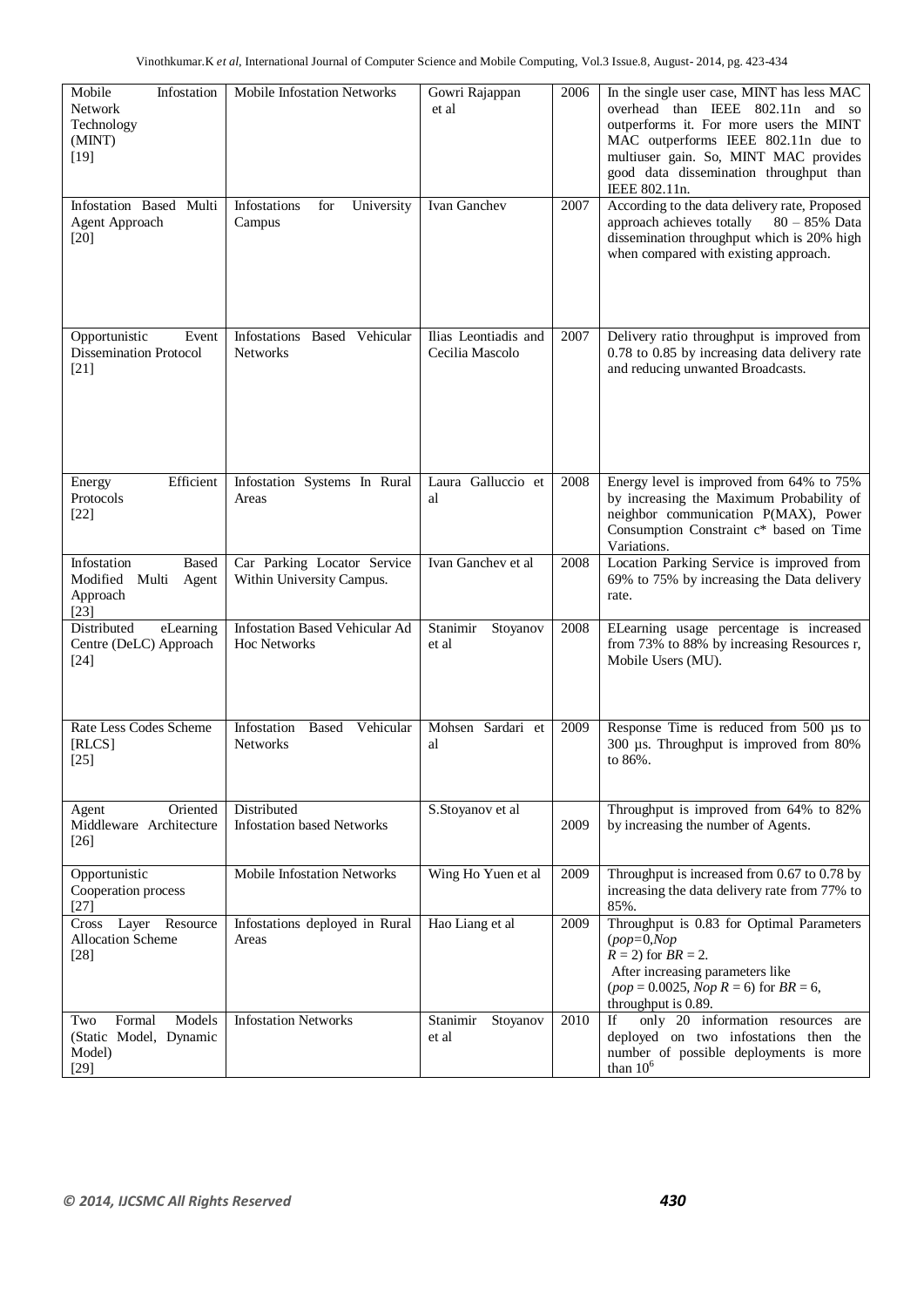| Two<br>Level<br>(Network)<br>Packet<br>Level)<br>Level,<br>Cooperative<br>Data<br>Dissemination Approach<br>$[30]$        | Roadside Wireless LANs (or)<br>Roadside Infostations                                | Hao Liang et<br>al                | 2010 | By increasing resources r, and Cooperative<br>transmission rate t, throughput is improved.                                                                                                                       |
|---------------------------------------------------------------------------------------------------------------------------|-------------------------------------------------------------------------------------|-----------------------------------|------|------------------------------------------------------------------------------------------------------------------------------------------------------------------------------------------------------------------|
| effective<br>Simple<br>Two<br>Multi<br>hop<br>Analytical<br>Models<br>Dissemination<br>(Push Model, Pull Model)<br>$[31]$ | <b>Infostation Networks</b>                                                         | Vinod Kone et al                  | 2010 | Throughput is improved from 60% to 73%<br>for 30 km Vehicle traces and 85% to 92%<br>for 15 km Vehicle Traces.                                                                                                   |
| Analytical Framework<br>$[32]$                                                                                            | Wireless Infostation Networks                                                       | Laura Galluccio et<br>al          | 2010 | Delivering Capacity of Files $(1500 - 2000)$<br>files) is improved from existing approach<br>(1000-1500 files). So throughput is improved<br>from 37.5% to 50% by increasing the nodes.                          |
| Distributed<br>Hierarchical Cooperation<br>Formation<br>Algorithm<br>(DHCF)<br>$[33]$                                     | Mobile Infostation Networks                                                         | Yifan Li et al                    | 2011 | Latency is reduced from 60% to 30%. So,<br>throughput is improved in the case when<br>Unit cost of MU Cooperation is $n=0.05$                                                                                    |
| Delay Tolerant Scenario<br>$[34]$                                                                                         | <b>Infostations Wireless Networks</b><br>in Rural Areas.                            | Marcel C.Castro et<br>al          | 2011 | Lookup delay of Packets for Bamboo is<br>smaller compared to Georoy already at a<br>network size of about 100 nodes.                                                                                             |
| Software<br>Development<br>Approach<br>$[35]$                                                                             | within<br>eLearning<br>Systems<br>Wireless<br>Infostations<br><b>Networks</b>       | Stanimir<br>Stoyanov<br>et al     | 2011 | Throughput is increased to<br>86%<br>by<br>increasing transmission data rate r<br>$(6-$<br>24), and resources<br>$(r1 to r50)$ .                                                                                 |
| Scale<br>Time<br>Domain<br>Geometrical<br>based<br>Method<br>$[36]$                                                       | Ultra Wide Band Infostation<br>Channel                                              | U.A.K.<br>Chudeo<br>konkwo et al  | 2012 | Channel response throughput is improved<br>to 83% by Comparing the increased values<br>of Frequency Ranges $(3.1 - 3.6$ GHz and $5.0$<br>$-5.5$ GHz and also 10.0-10.5 GHz) and<br>decreased Time variations Tc. |
| Intelligent Light-Weight<br>Framework<br>$[37]$                                                                           | Infostation Based mLearning<br>Environment                                          | Zhan Lin Ji                       | 2012 | Throughput is improved from 63% to 72%<br>by introducing the Multi Agent System.                                                                                                                                 |
| Online<br>Resource<br>An<br>Allocation Algorithm<br>$[38]$                                                                | Trains<br>High<br>Speed<br>in<br>Cellular/Infostation Integrated<br><b>Networks</b> | Hao Liang<br>and<br>Weihua Zhuang | 2011 | of delivered<br>Throughput<br>services<br>is.<br>improved from 0.52 to 0.68 by increasing the<br>total reward of delivered services.                                                                             |
| Context Aware on Street<br>Parking System<br>$[39]$                                                                       | <b>Wireless Infostation Networks</b>                                                | Abdul<br>Malik<br>Alhammad et al  | 2013 | Throughput is increased from 0.78 to 0.84 by<br>reducing packet delay and increasing<br>transmission rate from 6 Kbps to 12 Kbps.                                                                                |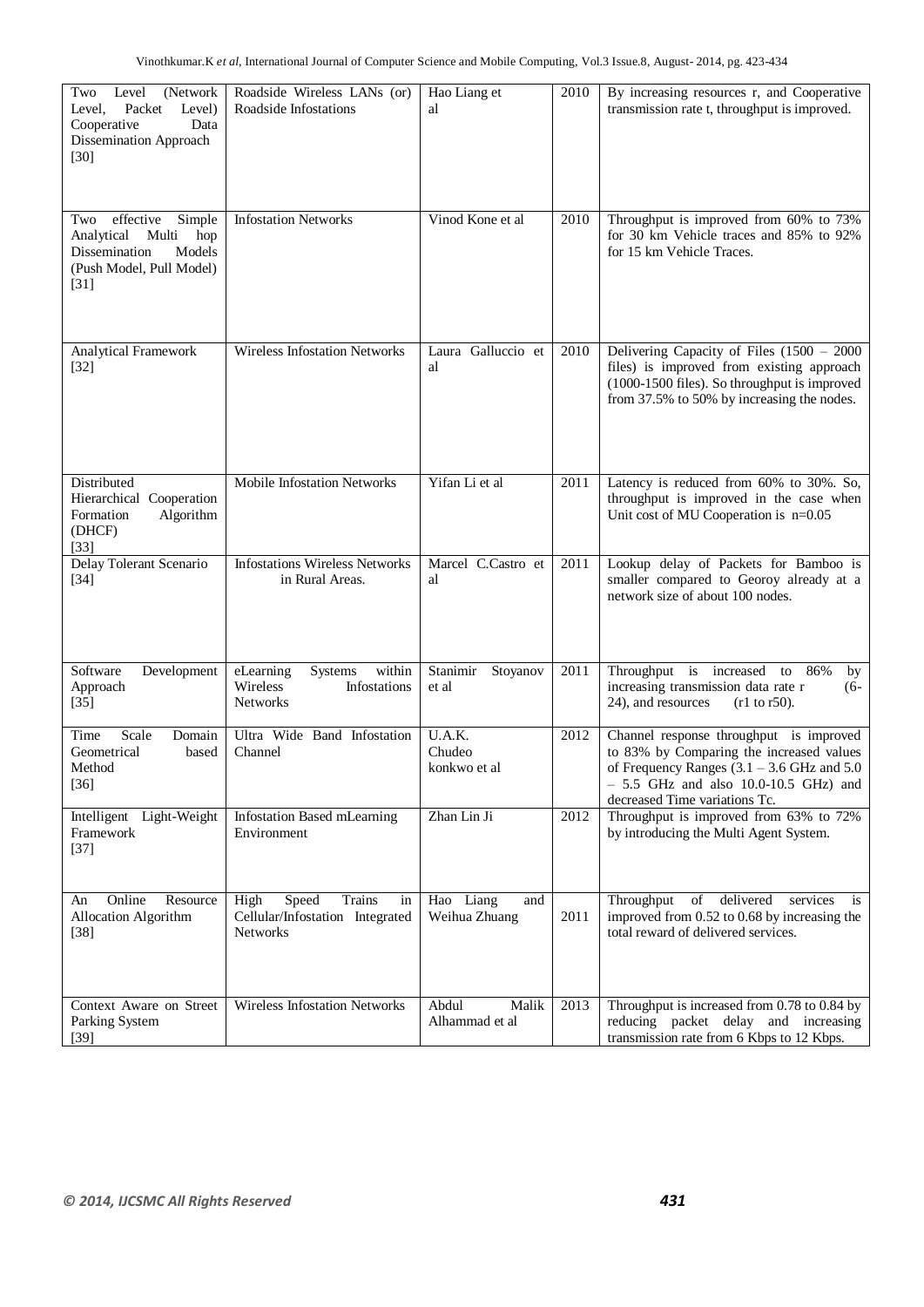| Data Scavenging Protocol<br>$[40]$                                                               | Starfish Unicast and Broadcast<br>Infostations                | Vinod Kone et al                          | 2013 | <b>Before Scavenging:</b><br>Raw data (MB) received per Vehicle at 6<br>Broadcast data rate is 5.1, at 12 is 7.1 and<br>also at $24$ is $5.7$ .<br><b>After Scavenging:</b><br>Raw data (MB) received per Vehicle at 6<br>Broadcast data rate is 9.4, at 12 is 16.3, and<br>also at 24 is 18.9. |
|--------------------------------------------------------------------------------------------------|---------------------------------------------------------------|-------------------------------------------|------|-------------------------------------------------------------------------------------------------------------------------------------------------------------------------------------------------------------------------------------------------------------------------------------------------|
| Hierarchical Cooperation<br><b>Formation Model</b><br>[41]                                       | <b>Mobile Infostation Networks</b>                            | Yifan Li and Dusit<br>Niyato.             | 2013 | Throughput is Increased from 0.49 to 0.78<br>by increasing the Cooperation between Users<br>from $0.05$ to $0.2$ .                                                                                                                                                                              |
| Nano Ad hoc On Demand<br>Vector<br>Distance<br>(NAODV) Protocol<br>[43]                          | Mobile<br>Ad<br>hoc<br><b>Networks</b><br>and<br>Infostations | Julian.P and Smiline<br>Arokya Pradeepa.J | 2014 | Speed is improved at the rate of 10 <sup><math>\land</math></sup> -9 Per<br>Second by measuring Overhead, end to end<br>delay and Packet Loss.                                                                                                                                                  |
| Nano Ad hoc<br>Enhanced<br>Demand<br>Distance<br>On.<br>(ENAODV)<br>Vector<br>Protocol<br>$[44]$ | <b>Wireless Infostation Networks</b>                          | T.Ganesan and<br>Dr.N.Raj kumar           | 2014 | Throughput is improved from NAODV<br>O-NAODV (0.78) to E-NAODV<br>$(0.67)$ ,<br>$(0.89)$ . Average delay is reduced from<br>NAODV (20.05), O-NAODV (15.5), to E-<br>NAODV (12.1) by increasing the delivery<br>ratio of data and reducing Packet Delay.                                         |

## **IV. CONCLUSION**

Data dissemination plays a vital role in Infostation based Vehicle Ad Hoc Networks for providing location aware information services such as digital versions of restaurant menus, Shopping-mall maps, transportation Schedules, grocery store circulars, and movie trailers from Infostations to Vehicles. In this paper, various data diffusion approaches and their effectiveness have been studied. This is not enough for Vehicular Communication system because it is developing day by day. In future, this study will help the researchers to contribute number of approaches for effective data dissemination in roadside content delivery systems of Vehicular Ad hoc Networks (VANETs).

#### **REFERENCES**

- **1)** B.B.Chen and M.C.Chan, "MobTorrent:A framework for mobile Internet Access from Vehicles," in proc. IEEE INFOCOM'09, Apr.2009 PP.1404-1412.
- **2)** A.L.Iacono and C.Rose, "Infostations: New Perspectives on Wireless Data Networks", In Book Next Generation Wireless Networks, The International series in Engineering and Computer Science Vol.598, Springer US Publisher, 2000.
- 3) Vinod Kone, Haitao Zheng, Antony Rowstron, Greg O' shea and Ben Y. Zhao, "Measurement Based Design of Roadside Content Delivery Systems", IEEE Transactions on Mobile Computing, Vol. 12, No 6, June 2013.
- **4)** H.Zhu, X.Lin, M.shi, P.Ho and X.Shen, "PPAB: A Privacy Preserving authentication and billing approach for metropolitan area sharing networks", IEEE Transactions on Vehicular Technology, Vol.58, No.5, pp.2529-2543, Jun.2009.
- 5) [Richard H. Frenkiel,](http://dblp.kbs.uni-hannover.de/dblp/Search.action?search=&q=by%3A%22Richard+H.+Frenkiel%22) [B. R. Badrinath,](http://dblp.kbs.uni-hannover.de/dblp/Search.action?search=&q=by%3A%22B.+R.+Badrinath%22) [Joan Borràs,](http://dblp.kbs.uni-hannover.de/dblp/Search.action?search=&q=by%3A%22Joan+Borr%C3%A0s%22) [Roy D. Yates](http://dblp.kbs.uni-hannover.de/dblp/Search.action?search=&q=by%3A%22Roy+D.+Yates%22) , ["The Infostations Challenge: Balancing cost and](http://dblp.kbs.uni-hannover.de/dblp/Search.action?search=&q=INFOSTATIONS&page=4&appliedFilters=source_facet%7CDBLP)  [ubiquity in delivering wireless data"](http://dblp.kbs.uni-hannover.de/dblp/Search.action?search=&q=INFOSTATIONS&page=4&appliedFilters=source_facet%7CDBLP)**,** [IEEE Personal Commun.,](http://dblp.kbs.uni-hannover.de/dblp/Search.action?search=&q=in%3A%22IEEE+Personal+Commun.%22) [2000.](http://dblp.kbs.uni-hannover.de/dblp/Search.action?search=&q=in%3A%222000%22)
- . 6) Dave Cavalcanti, Djamel Sadok,Judith Kelner, "Mobile Infostations : A Paradigm for Wireless data communications", IEEE International conference on wireless and optical communications; ISBN: 088986344x, pp441-446, 2002.
- 7) Tara Small, Zygmunt J. Haas, "The Shared Wireless infostation model: a new ad hoc Networking Paradigm or Where there is a whale there is a way", Proceedings of the  $4<sup>th</sup>$  ACM international symposium on Mobile ad hoc networking and computing, New York, USA, 2003.
- 8) Bazil Taha Ahmed, Miguel Calvo Ramon, Leandro De Haro-Ariet, "The Performance of W-CDMA Highways Infostations", In RADIOENGINEERING Journal, Vol. 13, NO 1, ISSN:1210-2512, pp 42-44, April 2004.
- 9) Rezwana Karim, Department of Computer Science, Rutgers University, "VANET: Superior system for content Distribution in Vehicular Network Applications", IEEE Transactions on Mobile Computing, 2008.
- 10) Bazil Taha Ahmed, Miguel Calvo Ramon, "Infostations for highway cigar-shaped cells", Computer Communications Vol.32, Issue 4, pp730-735, Elsevier Science publishers, Netharlands, March 2009.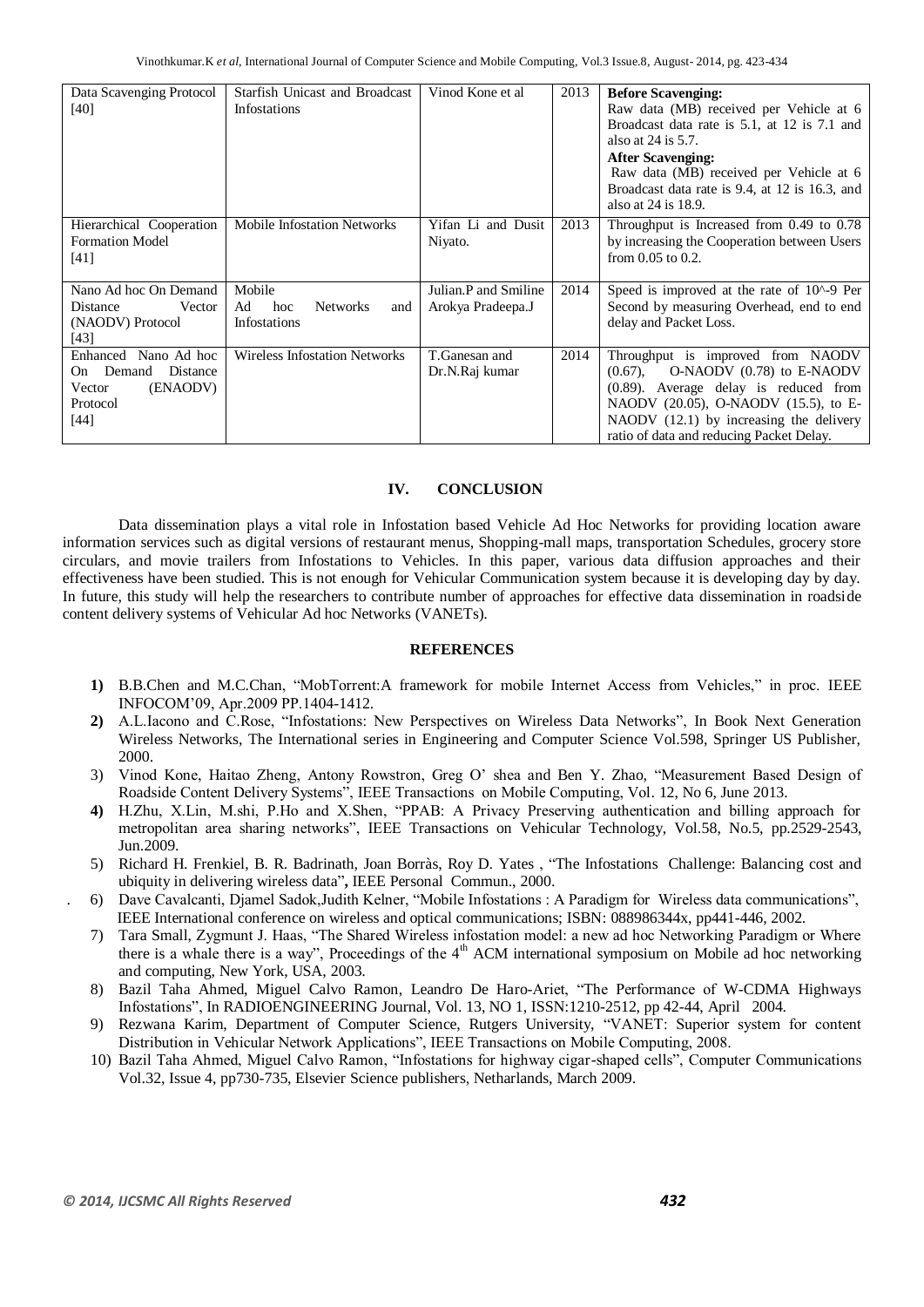- 11) Dave Cavalcanti, Djamel Sadok, Judith Kelner, "Capacity study of an one-dimensional mobile infostations network" IEEE Transactions on Mobile Computing, 2011.
- 12) Gang Wu,Churng-wen chu, Kevin wine, James Evans and Richard Frenkiel, "WINMAC: A Novel Transmission protocol for Infostations", IEEE VTC'99, Houstan, May 1999.
- 13) Wing Ho Yuen, Roy D.Yates, Siun-Chuon Mau, "Non cooperative Content Distribution in Mobile Infostation Networks", IEEE wireless communications and networking, Vol.2, ISBN: 0-7803-7700-1, March 2003.
- 14) [Wing Ho Yuen,](http://dblp.kbs.uni-hannover.de/dblp/Search.action?search=&q=by%3A%22Wing+Ho+Yuen%22) [Roy D. Yates,](http://dblp.kbs.uni-hannover.de/dblp/Search.action?search=&q=by%3A%22Roy+D.+Yates%22) [Siun Mau,](http://dblp.kbs.uni-hannover.de/dblp/Search.action?search=&q=by%3A%22Siun+Mau%22) ["Exploiting Data Diversity and Multiuser Diversity in Noncooperative](http://dblp.kbs.uni-hannover.de/dblp/Search.action?search=&q=INFOSTATIONS&page=3&appliedFilters=source_facet%7CDBLP)  [Mobile Infostation Networks](http://dblp.kbs.uni-hannover.de/dblp/Search.action?search=&q=INFOSTATIONS&page=3&appliedFilters=source_facet%7CDBLP)**",** IEE[E INFOCOM](http://dblp.kbs.uni-hannover.de/dblp/Search.action?search=&q=in%3A%22INFOCOM%22) Conference, Vol.3, pp.2218-2228, [2003.](http://dblp.kbs.uni-hannover.de/dblp/Search.action?search=&q=in%3A%222003%22)
- 15) Wing Ho Yuen, Roy D.Yates WINLAB, Rutgers University, "Poster: Optimum Transmit Range and Capacity of Mobile Infostation Networks", Mobile computing and communications Review, Vol. 7, No.3, pp 45-47, 2003.
- 16) Furuzan Atay and Christopher Rose, "Threshold-based Policies in Mobile Infostation Networks" IEEE wireless communication and networking conference, Vol.4, pp 2353-2358, 2004.
- 17) A.A.Bertossi, M.C.Pinotti, R.Rizzi, P.Gupta, "Allocating Servers in Infostations for bounded Simultaneous requests", J.Parallel Distrib. Comput. 64 (2004) 1113 – 1126.
- 18) Helal Chowdhury, Juha Pekka Makela, Kaveh Pahlavan, "On the Random Crossing of an Infostation Coverage", Vehicular Technology Conference, IEEE, Vol.64, pp 1-5, 2006.
- 19) Gowri Rajappan, Joydeep Acharya, Hong bo liu, Narayan Mandayam, Ivan seskar, Roy Yates, "Mobile Infostation Network Technology", *Proc. SPIE* 6248, Wireless Sensing and Processing, doi:10.1117/12.665982; May 12,2006.
- 20) Ivan Ganchev,stanimir stojanov,Mairtin O'Droma,Damien Meere, "An Infostation- Based Multi Agent system supporting Intelligent Mobile services across a university Campus", Journal of computers, 2007.
- 21) Ilias Leontiadis, Cecilia Mascolo, "Opportunistic Spatio-Temporal Dissemination System for Vehicular Networks", MobiOpp'2007.
- 22) Laura Galluccio, Alessandro Leonardi, Giacomo Morabito and Sergio Palazzo, "Timely and Energy-Efficient Communications In Rural Infostation Systems", IEEE Transactions on Mobile Computing, 2008.
- 23) Ivan Ganchev, Mairtin O'Droma, Damien Meere, "Intelligent car parking locator service", International Journal Information Technologies and Knowledge, Vol. 2, 2008.
- 24) Stanimir Stoyanov, Ivan Ganchev, Ivan Popchev, Mairtin O' Dromo, "An Approach to the Development of Infostations – Based eLearning Architectures", IEEE April 22, 2008.
- 25) Mohsen Sardari, Faramarz Hendessi and Faramarz Fekri, "DMRC: Dissemination of Multimedia in Vehicular Networks Using Rate less Codes", IEEE 2009.
- 26) S.Stoyanov, V.Valkanova, I.Ganchev, M. O' Droma, H.Zedan, "Agent-Oriented Middleware for Mobile eLearning Services", IEEE 2009.
- 27) Wing Ho Yuen, Siun-Chuon Mau and Roy.D.Yates, "Existence of Data and Multiuser Diversities in Non cooperative Mobile Infostation Networks", IEEE Transactions on Mobile Computing, Vol 8, No. 8, pp.1117-1131, August 2009.
- 28) [Hao Liang,](http://dblp.kbs.uni-hannover.de/dblp/Search.action;jsessionid=5EA90E823B48A2204F7B0300CD6E7308?search=&q=by%3A%22Hao+Liang%22) [Weihua Zhuang,](http://dblp.kbs.uni-hannover.de/dblp/Search.action;jsessionid=5EA90E823B48A2204F7B0300CD6E7308?search=&q=by%3A%22Weihua+Zhuang%22) ["Cross-Layer Resource Allocation for Efficient Message Dissemination in Rural](http://dblp.kbs.uni-hannover.de/dblp/Search.action;jsessionid=7D19C08B72C725419E704DA8E520BE5D?q=INFOSTATIONS&search=Search&_sourcePage=_KPsJuah6yuVF6CVBIHnduVANs6eb0LZxNJJZ2lbkqTHyXLuWNqf0A%3D%3D&__fp=Rv4ICUtl9L8%3D)  [Infostation Systems](http://dblp.kbs.uni-hannover.de/dblp/Search.action;jsessionid=7D19C08B72C725419E704DA8E520BE5D?q=INFOSTATIONS&search=Search&_sourcePage=_KPsJuah6yuVF6CVBIHnduVANs6eb0LZxNJJZ2lbkqTHyXLuWNqf0A%3D%3D&__fp=Rv4ICUtl9L8%3D)" Proceedings of the 28<sup>th</sup> IEEE conference on Global Telecommunications, USA, ISBN:978-1-4244-4147-1, pp 1109-1114, [2009.](http://dblp.kbs.uni-hannover.de/dblp/Search.action;jsessionid=5EA90E823B48A2204F7B0300CD6E7308?search=&q=in%3A%222009%22)
- 29) Stanimir stayanov, Ivan Ganchev, Ivan popchev, Ivan Dimitrov, "Request Globalization in an Infostation Network", Comptes rendus de l' Academic bulgare des sciences, Tome 63, No 6, 2010.
- 30) Hao Liang and Weihua Zhuang, "Cooperative Data Dissemination via Roadside WLANs", IEEE, Volume 50, Issue 4, pp 68-74, 2010.
- 31) [Vinod Kone,](http://dblp.kbs.uni-hannover.de/dblp/Search.action;jsessionid=5EA90E823B48A2204F7B0300CD6E7308?search=&q=by%3A%22Vinod+Kone%22) [Haitao Zheng,](http://dblp.kbs.uni-hannover.de/dblp/Search.action;jsessionid=5EA90E823B48A2204F7B0300CD6E7308?search=&q=by%3A%22Haitao+Zheng%22) [Antony I. T. Rowstron,](http://dblp.kbs.uni-hannover.de/dblp/Search.action;jsessionid=5EA90E823B48A2204F7B0300CD6E7308?search=&q=by%3A%22Antony+I.+T.+Rowstron%22) [Ben Y. Zhao,](http://dblp.kbs.uni-hannover.de/dblp/Search.action;jsessionid=5EA90E823B48A2204F7B0300CD6E7308?search=&q=by%3A%22Ben+Y.+Zhao%22) "The Impact of Infostation Density on Vehicular Data Dissemination" MONET 2010.
- 32) [Laura Galluccio,](http://dblp.kbs.uni-hannover.de/dblp/Search.action;jsessionid=5EA90E823B48A2204F7B0300CD6E7308?search=&q=by%3A%22Laura+Galluccio%22) [Giacomo Morabito,](http://dblp.kbs.uni-hannover.de/dblp/Search.action;jsessionid=5EA90E823B48A2204F7B0300CD6E7308?search=&q=by%3A%22Giacomo+Morabito%22) [Aris L. Moustakas,](http://dblp.kbs.uni-hannover.de/dblp/Search.action;jsessionid=5EA90E823B48A2204F7B0300CD6E7308?search=&q=by%3A%22Aris+L.+Moustakas%22) [Sergio Palazzo,](http://dblp.kbs.uni-hannover.de/dblp/Search.action;jsessionid=5EA90E823B48A2204F7B0300CD6E7308?search=&q=by%3A%22Sergio+Palazzo%22)" [Opportunistic Communications in](http://dblp.kbs.uni-hannover.de/dblp/Search.action;jsessionid=7D19C08B72C725419E704DA8E520BE5D?q=INFOSTATIONS&search=Search&_sourcePage=_KPsJuah6yuVF6CVBIHnduVANs6eb0LZxNJJZ2lbkqTHyXLuWNqf0A%3D%3D&__fp=Rv4ICUtl9L8%3D)  [Infostation Systems: Delay and Stability Analysis.](http://dblp.kbs.uni-hannover.de/dblp/Search.action;jsessionid=7D19C08B72C725419E704DA8E520BE5D?q=INFOSTATIONS&search=Search&_sourcePage=_KPsJuah6yuVF6CVBIHnduVANs6eb0LZxNJJZ2lbkqTHyXLuWNqf0A%3D%3D&__fp=Rv4ICUtl9L8%3D)**"** [GLOBECOM,](http://dblp.kbs.uni-hannover.de/dblp/Search.action;jsessionid=5EA90E823B48A2204F7B0300CD6E7308?search=&q=in%3A%22GLOBECOM%22) [2010](http://dblp.kbs.uni-hannover.de/dblp/Search.action;jsessionid=5EA90E823B48A2204F7B0300CD6E7308?search=&q=in%3A%222010%22)
- 33) Yifan Li, Ping Wang, Dusit Niyato and Wenjie Zhang, "On Hierarchical Cooperation Formation in Mobile Infostation Networks", IEEE 2011.
- 34) Marcel C.Castro, Laura Galluccio, Andreas Kassler and Corrado Rametta,"Opportunistic p2p communications in Delay-Tolerant Rural Scenarios", Volume 2011,
- 35) Stanimir Stoyanov, Ivan Ganchev, Damyan Mitev, Vladimir Valkanov, Mairtin O'Droma, "Service-oriented and Agent-Based Architecture supporting Adaptable, Scenario-Based and context-aware Provision of Mobile e-Learning Services", ISSN 2150-7988 Volume 3 (2011) pp771-779.
- 36) U.A.K.Chude-okonkwo, R.Ngah, CH.Y.Leow, T.Abd Rahaman. "Time-scale Domain Characterization of Timevarying Ultrawideband Infostation Channel", RADIOENGINEERING, Vol 21, No.2,June 2012
- 37) [Zhanlin Ji,](http://dblp.kbs.uni-hannover.de/dblp/Search.action;jsessionid=5EA90E823B48A2204F7B0300CD6E7308?search=&q=by%3A%22Zhanlin+Ji%22) [Damien Meere,](http://dblp.kbs.uni-hannover.de/dblp/Search.action;jsessionid=5EA90E823B48A2204F7B0300CD6E7308?search=&q=by%3A%22Damien+Meere%22) [Ivan Ganchev,](http://dblp.kbs.uni-hannover.de/dblp/Search.action;jsessionid=5EA90E823B48A2204F7B0300CD6E7308?search=&q=by%3A%22Ivan+Ganchev%22) [Mairtin O' Droma](http://dblp.kbs.uni-hannover.de/dblp/Search.action;jsessionid=5EA90E823B48A2204F7B0300CD6E7308?search=&q=by%3A%22Mairtin+O%27Droma%22)**, "**[Implementation and Deployment of an Intelligent](http://dblp.kbs.uni-hannover.de/dblp/Search.action;jsessionid=7D19C08B72C725419E704DA8E520BE5D?q=INFOSTATIONS&search=Search&_sourcePage=_KPsJuah6yuVF6CVBIHnduVANs6eb0LZxNJJZ2lbkqTHyXLuWNqf0A%3D%3D&__fp=Rv4ICUtl9L8%3D)  [Framework for Utilization within an Infostation Environment."](http://dblp.kbs.uni-hannover.de/dblp/Search.action;jsessionid=7D19C08B72C725419E704DA8E520BE5D?q=INFOSTATIONS&search=Search&_sourcePage=_KPsJuah6yuVF6CVBIHnduVANs6eb0LZxNJJZ2lbkqTHyXLuWNqf0A%3D%3D&__fp=Rv4ICUtl9L8%3D) [JSW,](http://dblp.kbs.uni-hannover.de/dblp/Search.action;jsessionid=5EA90E823B48A2204F7B0300CD6E7308?search=&q=in%3A%22JSW%22) [2012](http://dblp.kbs.uni-hannover.de/dblp/Search.action;jsessionid=5EA90E823B48A2204F7B0300CD6E7308?search=&q=in%3A%222012%22)